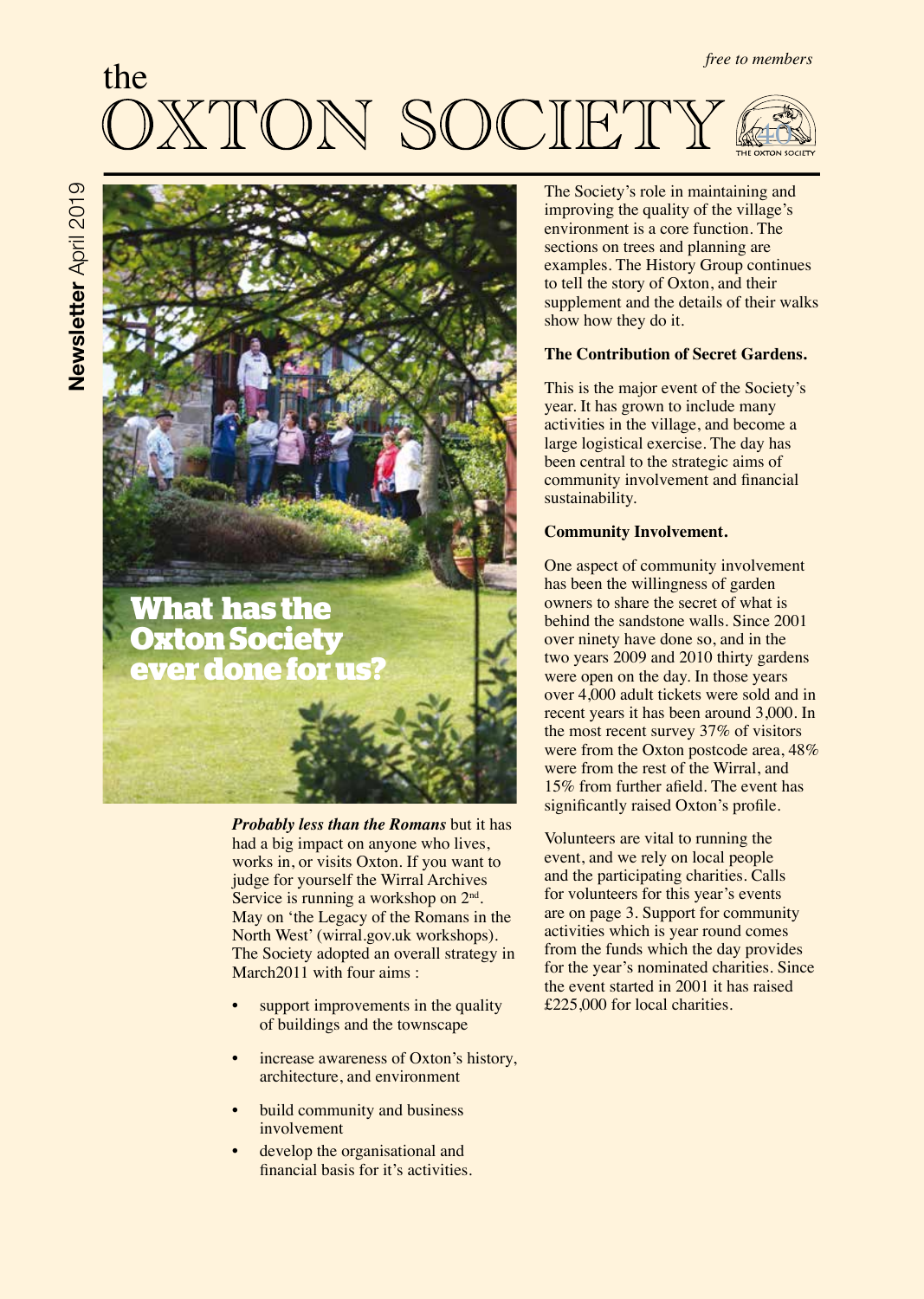Three charities are now supported each year, mainly on a three year rotating cycle. This year's charities are :

**Birkenhead Youth Club**. The club does not receive any funding from the Council, so relies on donations and volunteers. Against a background of a lack of public amenities it provides activities for the young people of Birkenhead. There are over 800 members, with 50 to 100 young people attending the club five nights a week.

**Terral Morgan Memorial Fund.** This local charity supports people diagnosed with cancer through the provision of stair lifts and wheelchair ramps. This increases the choices available to people and allows them to leave hospital and beneft from the comfort of their own homes. Funding from SG will enable the trust to provide additional domestic aids and adaptations, and raise awareness of the Fund's work.





**Wirral Women and Children's Aid**,

is a small independent domestic abuse refuge. They have accommodation for twelve families twelve women and up to twenty eight children, who stay on average for six months. An outreach team ensures families are never without support, even after they leave and return to the community. SG funds in the past have been used to take children away for the weekend.

The items in this newsletter on Jo Stakes and the **Green Shop** illustrate another use of SG funding, and the involvement of charities in helping run the day. Businesses have also become increasingly involved in Secret Gardens, and a change this year is that much of the activity in the village is being organised by Kate Wyness from Green's. A new feature will be artisan food stalls in the village centre.

#### **Financial Sustainability.**

Secret Gardens has been the main source of funding for the Society's own activities as well as support for charities. Membership fees cover the management and running of the Society, with any projects relying on SG funding. Since 2001 over £100,000 has been used for very visible initiatives such as the hanging baskets and Christmas lights in the village. The tree planting fund and the design awards also rely on this income.

#### **The need for a review of the Society's strategy.**

The strategy was formulated in 2011 and needs to be revisited to refect changes since then. Secret Gardens has been remarkably successful, but the growth in scale and scope of the event poses signifcant organisational challenges. The Society has organised a strategy workshop on 18<sup>th</sup>. April and one item on the agenda will be the future of Secret Gardens. Later editions of the Newsletter will cover the review.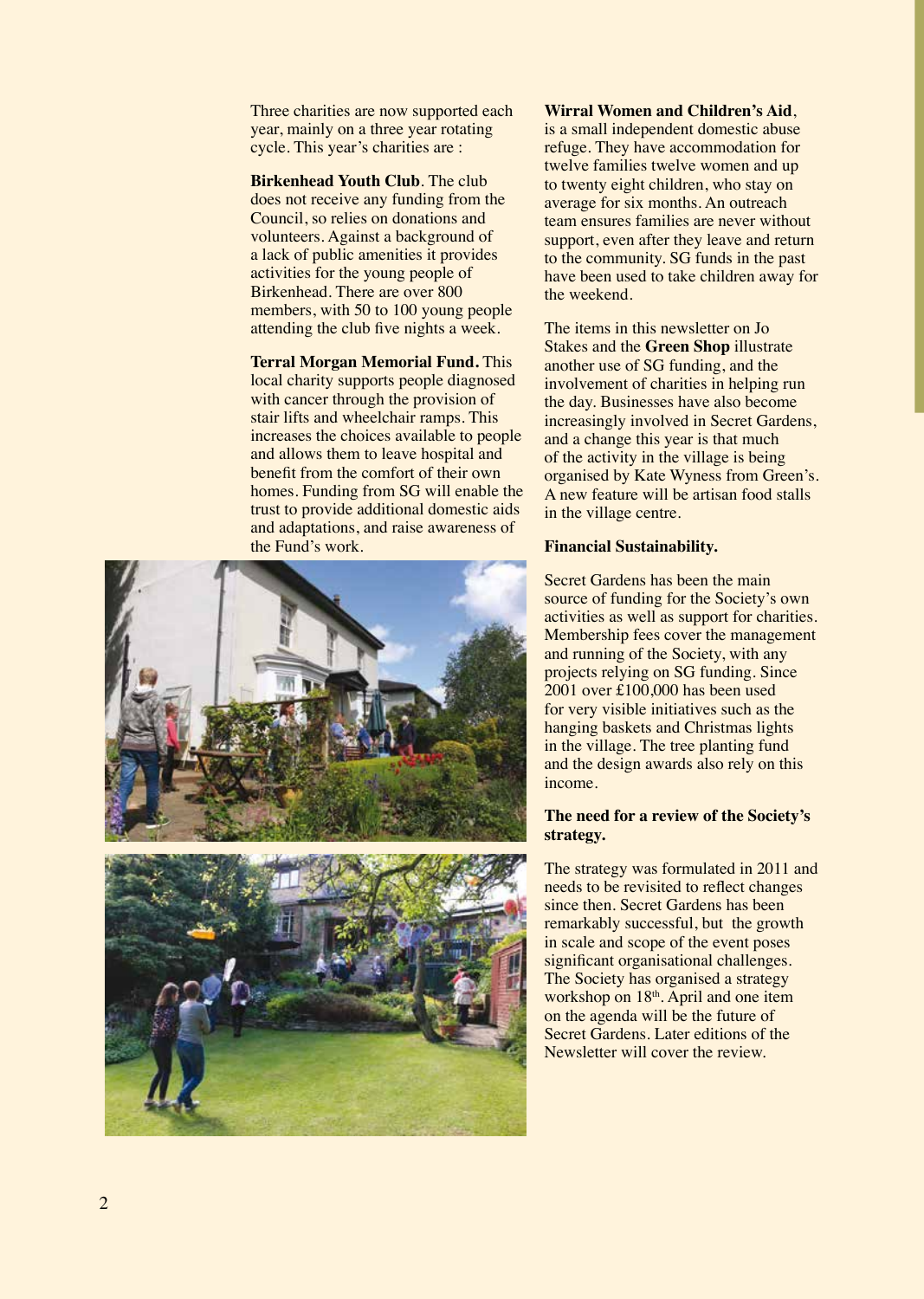# **Secret Gardens Please can you help?**

**Each year Secret Gardens needs over 300 volunteers so that the event can be run effciently and, more importantly, SAFELY! You could think of yourself as 'cabin crew' – there for the visitors' comfort but primarily for their safety.**

**So if you can be a member of our 'cabin crew' for this year's Secret Gardens, we need about three hours of your time. Amongst the jobs we might ask you to do will be helping visitors, stewarding in gardens, selling tickets, or helping on the raffe.**

**To volunteer please contact Lesley McGarrity on alsr.mcgarrity@tiscali.co.uk**

#### **Prizes for the Grand Charity Raffe.**

This raffe is special – ticket buyers choose which prize they would like to enter so we need plenty of ideas to tempt them. If you have any new (or good as new) things that don't quite ft in your house let us fnd someone who can give them a new home and help out our charities into the bargain. Just a few ideas are :

Cookery books that don't tempt you but could be loved by someone else

Kitchen equipment – that crock pot could fnd a new home

Toys – children have a habit of growing too big for things, nearly new items might tempt our ticket buyers

#### Gardening books or furniture

Our raffle wrapping team will need prizes by  $2<sup>nd</sup>$ May so that they can box or wrap them. The team are happy to accept donations of money so they can buy things either to add to donated items or to be prizes on their own. Please contact Lesley McGarrity on alsr.mcgarrity@tiscali.co.uk

#### **Calling All Cake Makers!**

The Oxton Society Café at The Hub is one of the best money raisers for Secret Gardens, raising money for partner charities as well as the Oxton Society.

Without generous donations of home baked cakes the 'café' would not be such a success. Please could you bake a cake or two to help to supply the Oxton Society Café. If you can please contact Monica Toosey on pmtoosey@sky.com or 652 1653 so that she can include your contributions in her planning.

Please wrap your cake in tinfoil, labelling it with which type of cake it is. Any plate or tray should have your name and contact number attached to it, so any stray plates can make their way home after the event. Cakes should be delivered to 8 Mount Pleasant on Saturday 12<sup>th</sup> May.

Unfortunately we cannot accept cakes with fresh cream as we do not have enough fridge space.

Thank you in advance for your contributions.

### **Arts and Crafts Stalls.**

Pitches for arts and crafts stalls are available at the Secret Gardens event. They are located in Mount Pleasant by The Hub, where refreshments, the raffe, and music attract visitors on the day. On average over 4000 people visit the gardens.

There are three partner charities which beneft from the money raised by the event, so pitches are not available for other charities. Similarly there are a range of refreshment providers so there is no opportunity for other food outlets.

If you are interested in appling for a pitch please contact Lynda Roberts on lrobertslynda@gmail. com who will provide you with information on the event, the pitches, and how to apply. The pitches will be sold on a frst come basis.

#### **For Those With Green Fingers.**

The friends of the Arno are running the plant stall again this year. It has been a great success thanks to the many green fngered people who have grown, split, and potted on plants to be sold. We hope you are already taking cuttings, collecting plants, and growing seedlings for this year's plant stall. If you are splitting herbaceous plants, digging up seedlings, or have anything to spare, please put them into pots and let us have them to sell.*They can be delivered during the few days before Sunday 12th May either to* :

- 1 Ingestre Road or
- 3 Fairclough Lane.

If no-one is at home leave them by the porch at Ingestre Road, or in the courtyard to the right of the front door at Fairclough Lane.

Please label them if you know what they are, particularly if they are rare. If you would like them to be collected or have any queries, please phone Peter on 652 1027, or Alison on 652 6492.

Any unwanted terracotta pots, gardening tools or books would also be most welcome.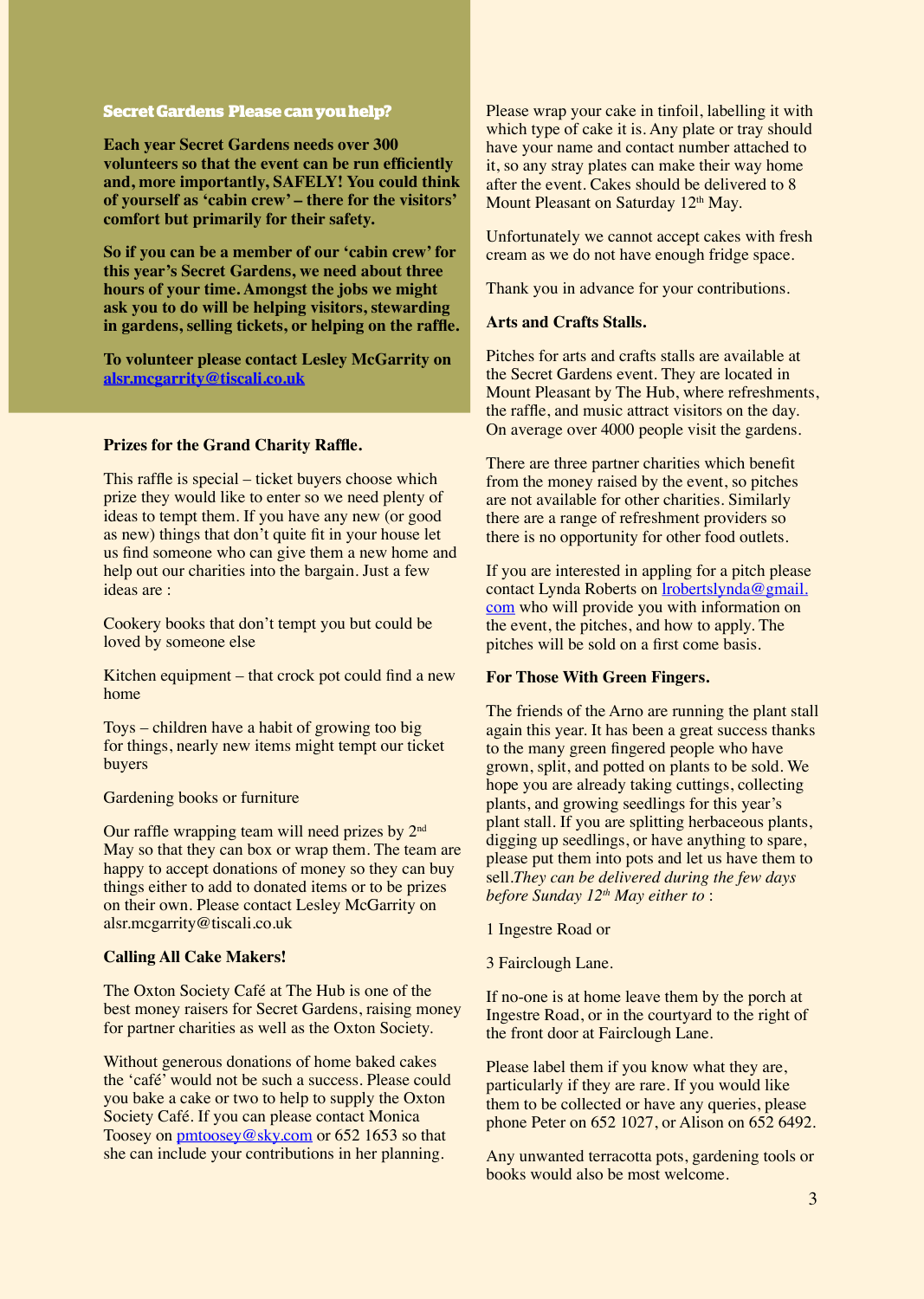

Open Monday to Friday from 9am to 5pm, it sells new and second hand donated clothes and other goods. The sales support the whole project which includes a big, comfy space as the base for a wide range of activities.

There is a strong emphasis on things for children to do, including a book and toy library. It is hoped that a parent and toddlers group, Woodchips, can be run again in the future. This is the junior version of the Woodcraft Folk which is for older children. The Woodcraft Folk have received funds from Secret Gardens which have been used for a 'play out' project to encourage creative games for kids, in outdoor spaces like the Arno. Woodcraft Folk volunteers Laura Penn, Claire Robinson, and Jennie McLaren organise the children's activities at the Secret Gardens event, and the Christmas lights switch on.

Activities for adults include meditation and yoga, knitting, arts and crafts, a women's group, and a branch of 'the Reader' a national shared reading scheme. People are invited to drop in, have a cup of tea, get involved, or just give or buy goods from the shop.

# **Another Secret Garden**

Heading down Slatey Road from the Williamson Art Gallery, you might think the next large green space you will reach is Birkenhead Park. You would in fact have passed some high stone walls after the old St John's vicarage, once home to the family of climber George Mallory. Behind these walls over 50 local people have been busy during the last twelve months bringing a secret garden back to life. There is a new gate in the wall with the words 'Callister Garden'.

Edward Fletcher Callister was a wool merchant who lived in Tranmere. In 1925 he established a charitable trust 'for the welfare of girls and young women in Birkenhead' and raised money to buy the garden. At one time it contained a tennis court and a pavilion and in the 1960's the YMCA and the WRVS hosted Strawberry teas in the garden. More recently it was used by a training scheme but has been disused since 2004. A year ago, five new trustees were appointed and the work of reclamation began.

 If you would like to get involved in this or if you know anything about the garden or the Callister family please contact callistertrust@gmail.com For more information follow us on Twitter@ callister trust or find us on Facebook @ callistertrust

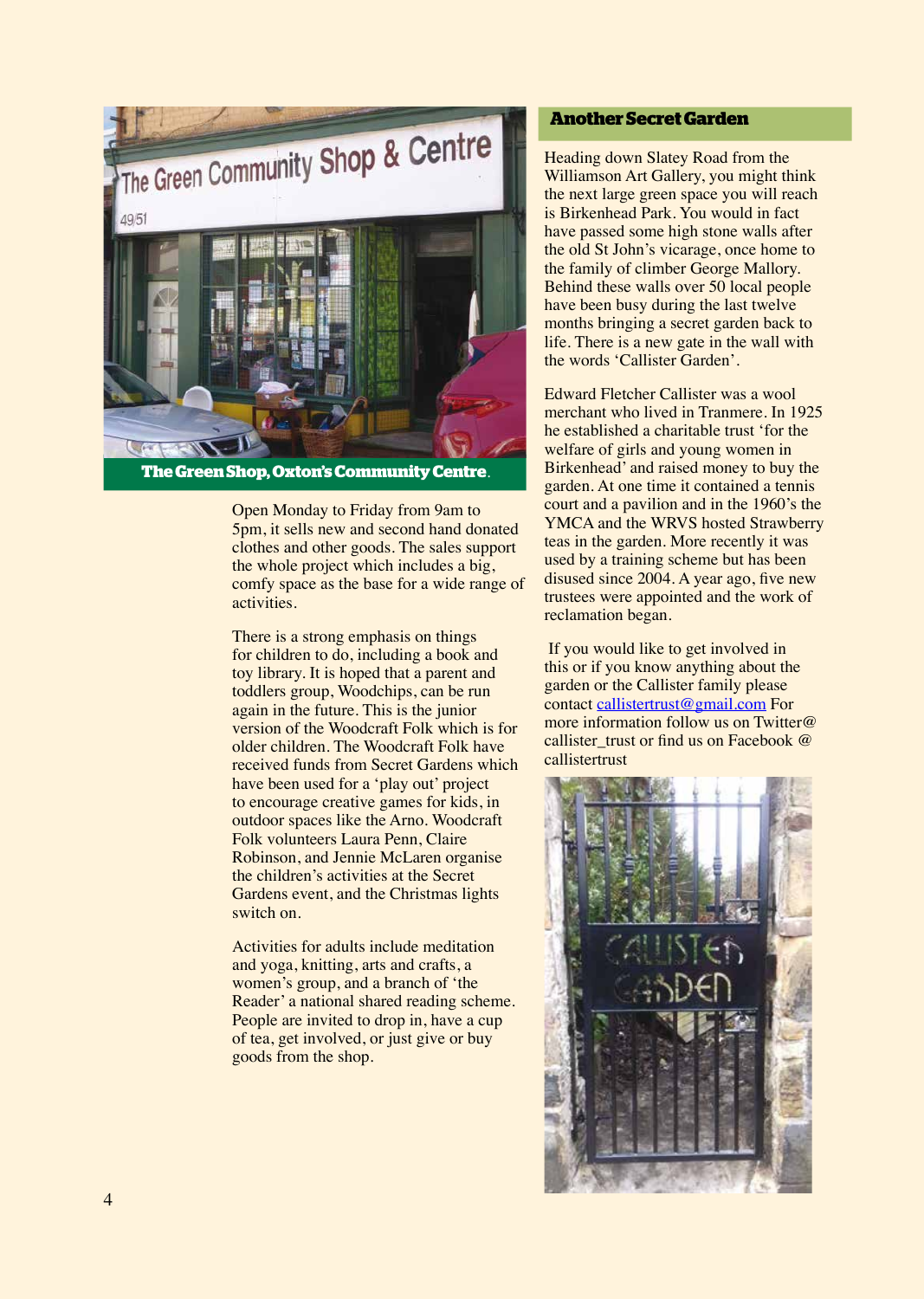

Oxton people

#### **Joanna Stakes**

Jo Stakes runs the Green shop together with Seb Cowden in the heart of Oxton Village. Jo has been working in the shop for twenty years and says the shop is like a community centre. It is a lively drop-in attracting a wide range of customers and friends. It is also where the Woodcraft Folk hold their regular meetings. Jo met her partner Alan over 30 years ago when

he was working for Mencap in Blackpool. They have three grown up children. Jo was born in Wetherby, the middle child in a family of fve. Her father worked for Allied breweries and was transferred to Burton- on-Trent when Jo was 12. She moved from a comprehensive school to a Girls Grammar School where the pupils wore berets and boaters. She left after sitting her A levels but she wasn't academically inclined and already showed more interest in being involved in the Community. She worked for a while in Burton market and was a volunteer for Help the Aged. When she was 18 she attended College in Manchester but soon followed her main wish to be involved in Youth work and other community projects such as Women Refuges, organising crêche facilities and the Homeless.

After moving to Oxton village, Jo's life took on a new meaning. A friend asked her to join her at a Buddhist meeting one afternoon. She was totally absorbed during the meeting and left feeling that she'd changed. "I knew I felt better" Jo said and has been an active member of the Buddhist movement ever since, going to meetings three to four times a week.

Jo believes strongly that the the Green Shop is not only a place where people can make donations to Charity by bringing clothes and other items to raise funds, but also as a place to meet for a friendly chat and support. In this way the Green shop is Oxton village's community centre.

**1. What is your earliest memory?** Grandma's kisses - shall I meet the bright red- lipsticked mouth or hang back and have my head poked by Artex?

**2. What are you most proud of doing?** I'm proud of attacking my pride - when I remember!

**3. Who would play you in the flm of your life?** Brenda Blethyn

**4. I think people would be surprised to know this about me?**

I'm 59 not 29 and I have made a stone ice cube in Finland.

#### **5. Looking back, do you regret any lost or missed opportunities in your life?**

Occasionally regret I'm quite lazy, more effort needed!

#### **6. Which famous person do you most admire?** Buddha

#### **7. What do you like about Oxton?**

I defnitely see Oxton as Birkenhead. I love living here, close to everything: the coast, Liverpool, local fairs etc, the Williamson and most of all, the people.

# **8. What changes or improvements would you like to see in Oxton Village**

Reliable cash machines Less dog poo.

Maybe Pedestrianisation? this would cause people to slow down and encourage them to have a chance to meet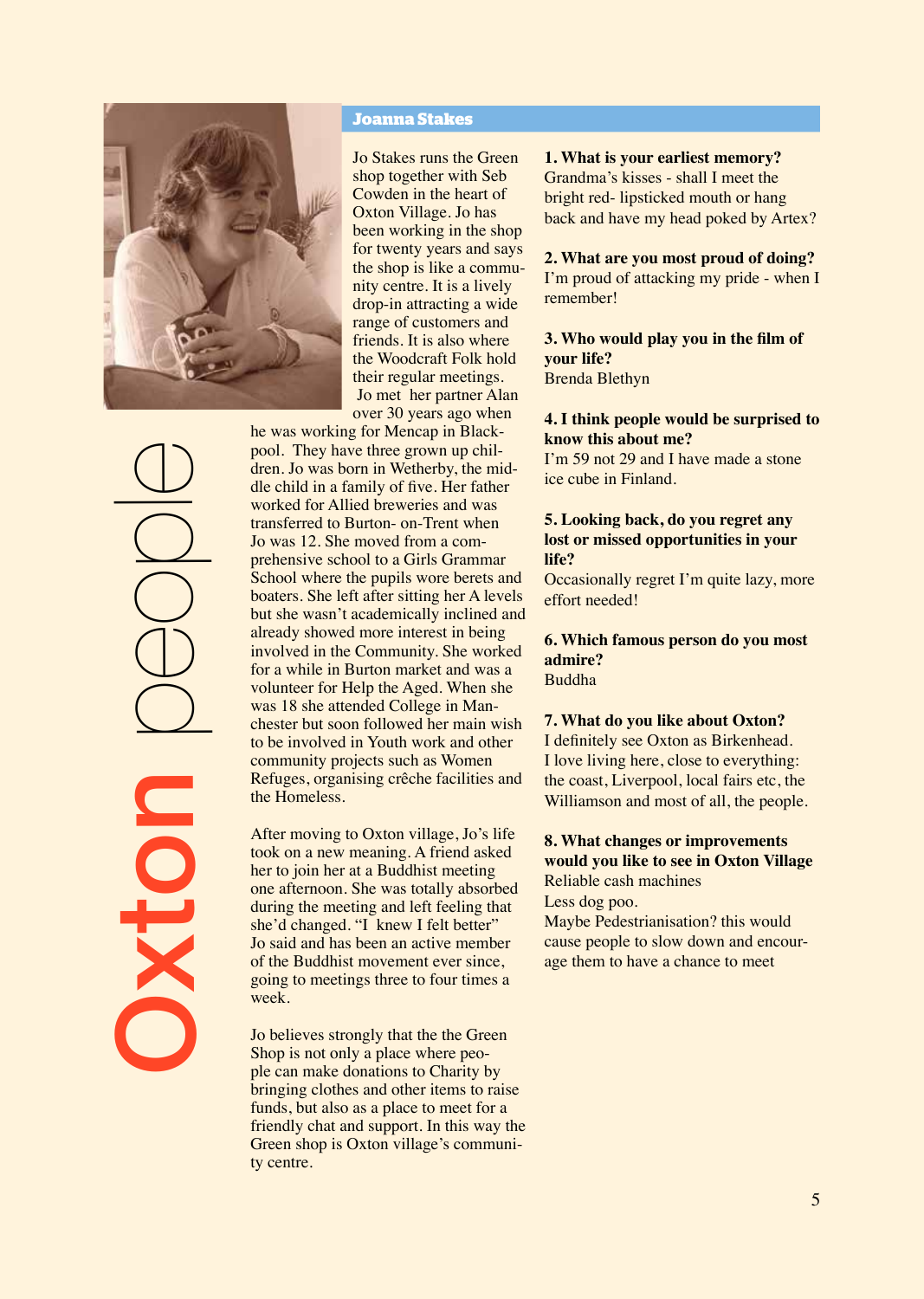# **Local What's on**

#### **Williamson Art Gallery and Museum**

Open Wednesday to Sunday 10am - 5pm Fully accessible, cafe.

#### **Exhibitions**

 **30th March - 5th May: Open Art & Photography Exhibition From 4th May** : Six Vessels.  **17th May - 9th June** Wirral Met Degree Show

# **Musical Events**

 **4th May**: Annie LongJazz Trio, 2pm Free  **Weekly from 25th May** - August: Sunday Seranades.

There are various courses and events which can be booked online at *williamsonartgallery.org*

#### **Oxton History Walks**

The stories of events in the village, and people from its history told entertainingly by on Oxton Society Guide on organised walks.

 **East Walks**: Fairview Road, South Bank, Arno Road

15 May, 22 May, 17 August, 21 September

 **West Walks**: Village Road, St Saviours, Wellington Road.

11 May, 8 June, 20 July, 18 September.

East and west walks begin in the village centre by the post box CH43 5SP

 **Arno Walks**: Ingestre Road, Birch Road, Woodchurch Road

27 April, 25 May, 6 July, 14 September.

Starts by the play area near Sainsburys car park CH42 8PQ

#### **New for 2019**

 **Williamson walks**: Slatey Road, Devonshire Place, Beresford Road 19 May, 22 September, Starts at the Williamson Art Gallery, CH43 4UE

# **A new Blue Plaque**

On 15th June this year, the Society will install the third in its planned series of Blue Plaques to commemorate people of note who were associated with Oxton. Vasily Petrenko, Chief Conductor of the Royal Liverpool Philharmonic Orchestra has generously agreed to unveil the Plaque in memory of the composer Cyril Scott, who was born in Oxton in 1879 and lived as a child at 11 Village Road. Scott's music achieved fame at the start of the 20th Century, when he was considered to be one of the few 'modernists' on the English musical scene. Although much of his later extensive body of music failed to achieve the same popularity, there has, in the last twenty years, been a revival of interest in his work and much of it is now available in recorded form.

This newsletter's History Periodical contains more detailed information on the composer.

On the same day, in Birkenhead Priory, a painted glass window by the late artist David Hillhouse that portrays Cyril Scott and his Guitar Sonatina, written for Segovia in 1927, will be dedicated, and there will be a live performance of the Sonatina. The Williamson Art Gallery's Summer Serenade programme on the following day will also include works by Scott. Further details of the events will be available on the Williamson's website (www.williamsonartgallery.org) and the Oxton Society website nearer the time.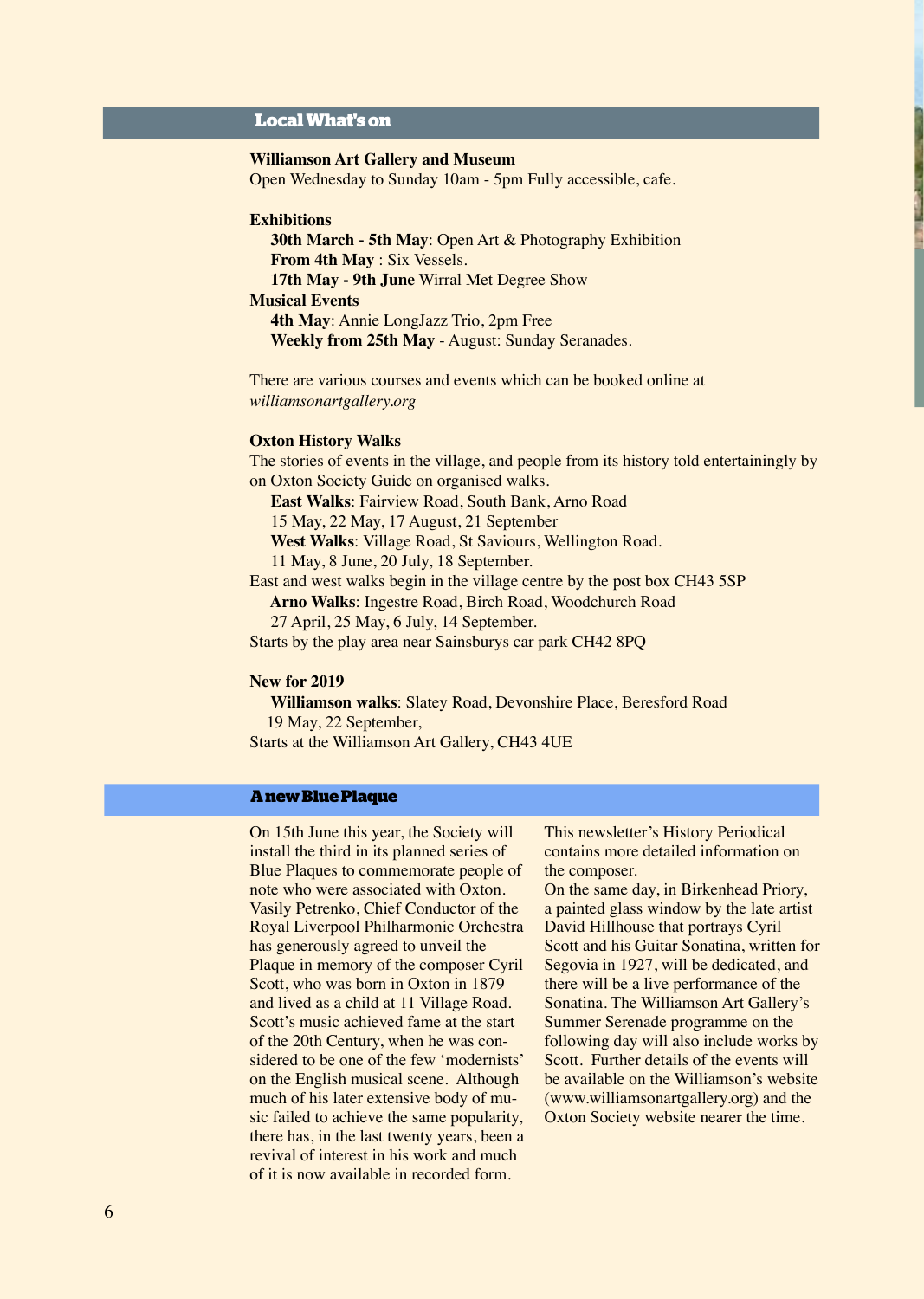

**Trees are a vital part of Oxton's attraction and were specifcally mentioned by Wirral Borough Council (WBC) when it established the Conservation Area in 1979. The tree cover distinguishes Oxton from much of its surroundings as the view of the ridge illustrates quite dramatically. The Society has an important role in protecting this important amenity, as well as supporting new planting to ensure it will be enjoyed in the future.**

# **The Tree Group**.

Wirral Borough Council

WBC have the statutory responsibility to consider applications for tree work in the Conservation Area, and have asked the Society to advise on their impact. The Society established a Tree Group to perform this function.



Their Code of Practice has recently been revised and the full text is available on the Society's website. When applications for work which is visible from public spaces are referred from the Council, the Group will offer to meet the applicant. In the event of the offer not being taken up they will view the proposed work from the highway or adjacent public space. The Group will then comment to the Council having considered the condition of the tree, and the impact of the work on the treescape and locality.

#### **The Tree Planting Fund.**

The Society encourages the planting of trees on member's land, in positions which can be publicly viewed. The fund pays for the planting of trees which will grow to be the medium or large specimens which will enhance the future treescape. Over ffty trees have been supplied and planted by Port Sunlight Village Trust since the scheme was launched in 2006.

Despite finding unexpectedly difficult ground requiring time consuming excavations, the team from Port Sunlight planted the latest four trees in March.



*tree planting in the Shrew car park by Port Sunlight Village Trust gardeners Nicky Evans and Luke Derbyshire).*